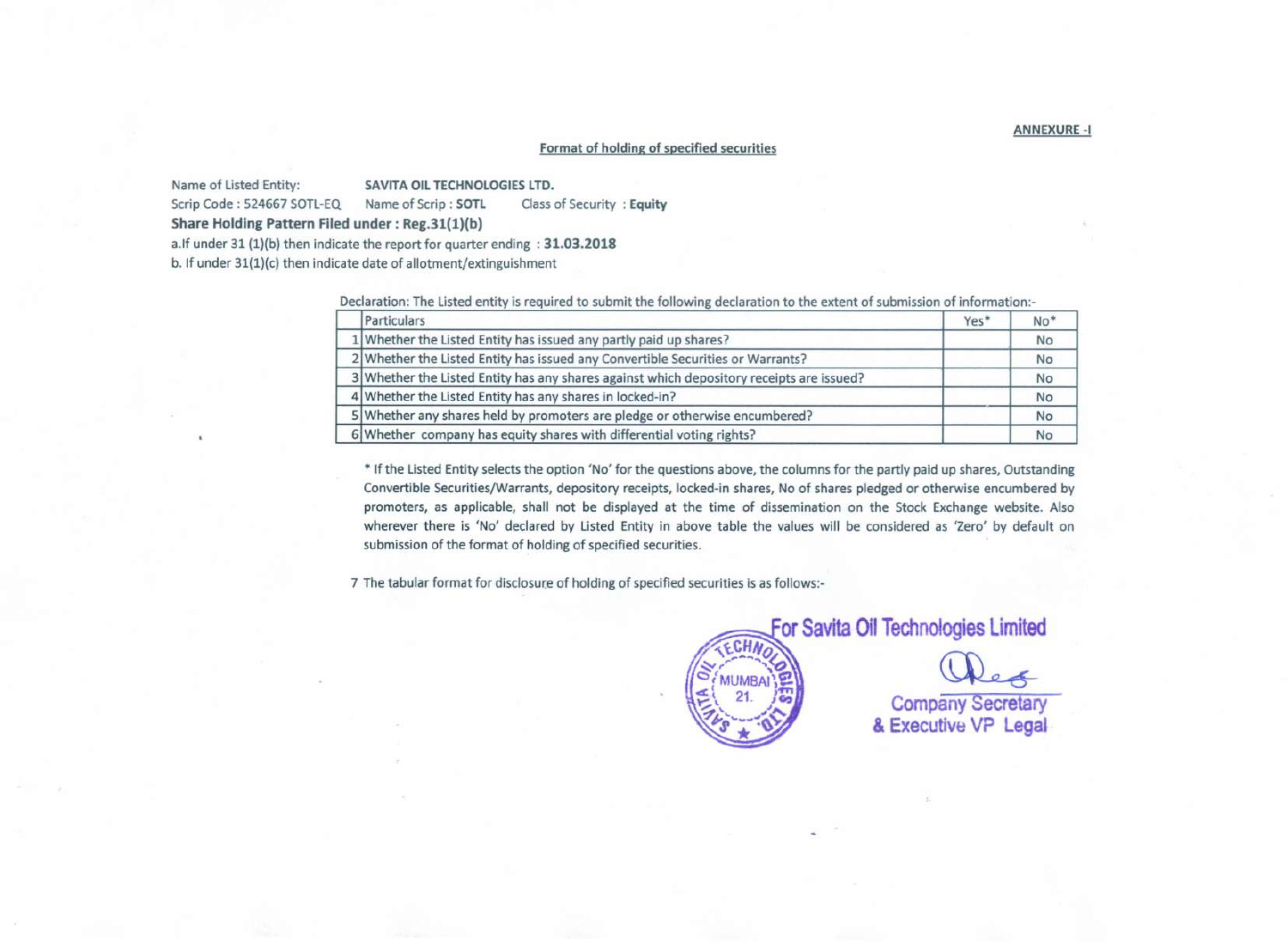Table I - Summary statement holding of specified securities

| Categ<br>ory<br>(1) | Category of shareholder (II)        | Nos of<br>$rs$ (III) | held (IV)  | No of fully paid-<br>shareholde up equity shares   paid-up equity | No of Partly<br>shares held (V) | No of shares<br>underlying<br><b>Depository</b><br>Receipts (VI) | Total nos. shares<br>$held (VII) =$<br>$(IV)+(V)+(VI)$      | Shareholding as a<br>% of total no. of<br>shares(calculated<br>as per SCRR, |                                                     |            | Number of Voting Rights held in each class of securities<br>(IX) |                                                | No of shares<br>Underlying<br>Outstanding<br>convertible                                                     | Shareholding, as a<br>% assuming full<br>conversion of<br>convertible |                                       | Number of Locked in<br>shares (XII) |                                       | Number of shares<br>pledged or otherwise<br>encumbared (XIII) | Number of equity<br>shares held in<br>dematerilized<br>form (XIV) |
|---------------------|-------------------------------------|----------------------|------------|-------------------------------------------------------------------|---------------------------------|------------------------------------------------------------------|-------------------------------------------------------------|-----------------------------------------------------------------------------|-----------------------------------------------------|------------|------------------------------------------------------------------|------------------------------------------------|--------------------------------------------------------------------------------------------------------------|-----------------------------------------------------------------------|---------------------------------------|-------------------------------------|---------------------------------------|---------------------------------------------------------------|-------------------------------------------------------------------|
|                     |                                     |                      |            |                                                                   |                                 |                                                                  | 1957) (VHI) As a<br>$\frac{1}{2}$ % of (A+B+C2) Class eg: X |                                                                             | <b>No of Voting Rights</b><br><b>Class</b><br>eg: Y | Total      | Total as a %<br>of $(A+B+C)$                                     | securities<br>(Including<br>Warrants $)$ $(X)$ | securities (as a<br>percentage of<br>diluted share<br>capital)<br>$(XI)=(VII)+(X) As$<br>$a$ % of $(A+B+C2)$ | No. (a)                                                               | As a % of<br>total shares<br>held (b) | No. (a)                             | As a % of<br>total shares<br>held (b) |                                                               |                                                                   |
|                     | (A) Promoter & Promoter Group       | 19                   | 10,259,134 |                                                                   |                                 | 10,259,134                                                       | 71.63                                                       | 10,259,134                                                                  |                                                     | 10,259,134 | 71.63                                                            |                                                |                                                                                                              |                                                                       |                                       |                                     | <b>NA</b>                             | 10,259,134                                                    |                                                                   |
|                     | (B) Public                          | 7,875                | 4,062,949  |                                                                   |                                 | 4,062,949                                                        | 28.37                                                       | 4,062,949                                                                   |                                                     | 4,062,949  | 28.37                                                            |                                                |                                                                                                              |                                                                       |                                       |                                     | <b>NA</b>                             | 3,870,876                                                     |                                                                   |
|                     | (C) Non Promoter- Non Public        |                      |            |                                                                   |                                 |                                                                  |                                                             |                                                                             |                                                     |            |                                                                  |                                                |                                                                                                              |                                                                       |                                       |                                     | <b>NA</b>                             |                                                               |                                                                   |
|                     | (C1) Shares underlying DRs          |                      |            |                                                                   |                                 |                                                                  |                                                             |                                                                             |                                                     |            |                                                                  |                                                |                                                                                                              |                                                                       |                                       |                                     | <b>NA</b>                             |                                                               |                                                                   |
|                     | (C2) Shares held by Employee Trusts |                      |            |                                                                   |                                 |                                                                  |                                                             |                                                                             |                                                     |            |                                                                  |                                                |                                                                                                              |                                                                       |                                       |                                     | <b>NA</b>                             |                                                               |                                                                   |
|                     | Total                               | 7,894                | 14,322,083 |                                                                   |                                 | 14,322,083                                                       | 100.00                                                      | 14,322,083                                                                  |                                                     | 14,322,083 | 100.00                                                           |                                                |                                                                                                              |                                                                       |                                       |                                     | <b>NA</b>                             | 14,130,010                                                    |                                                                   |



For Savita Oil Technologies Limited

Company Secretary & Executive VP Le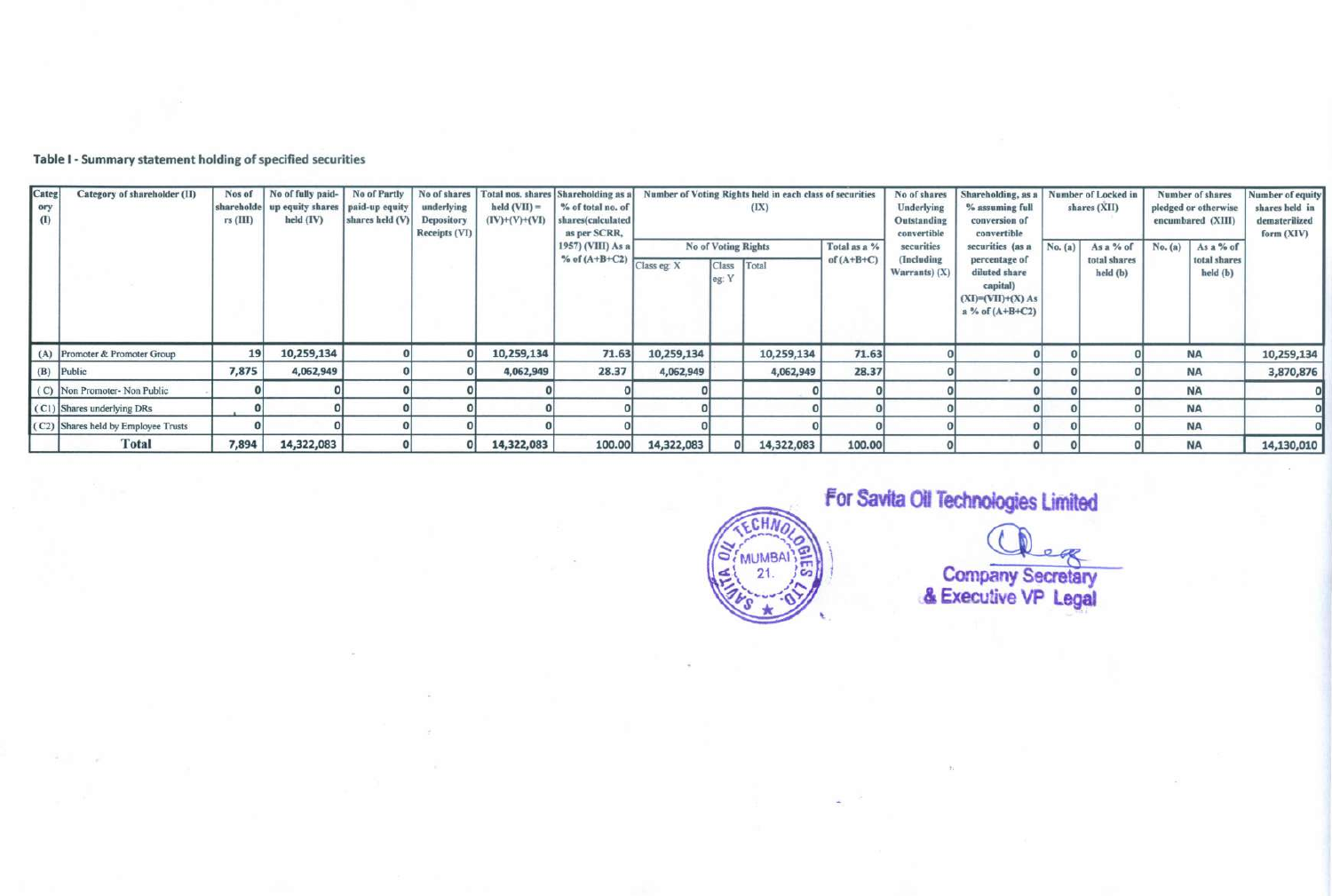|     | Table II - Statement showing shareholding pattern of the Promoter and Promoter Group |            |                          |                                                          |                                       |                                   |                                                        |                                                                                                                                           |             |                     |            |                                      |                                                          |                                                                                                      |          |                                     |                 |                                                               |                                                                   |
|-----|--------------------------------------------------------------------------------------|------------|--------------------------|----------------------------------------------------------|---------------------------------------|-----------------------------------|--------------------------------------------------------|-------------------------------------------------------------------------------------------------------------------------------------------|-------------|---------------------|------------|--------------------------------------|----------------------------------------------------------|------------------------------------------------------------------------------------------------------|----------|-------------------------------------|-----------------|---------------------------------------------------------------|-------------------------------------------------------------------|
|     | Category & Name of the shareholders<br>(1)                                           | PAN(II)    | shareh<br>older<br>(HID) | Nos of No of fully paid-up<br>equity shares held<br>(IV) | Partly<br>paid-up<br>equity<br>shares | No of<br>shares<br>underlyin<br>8 | Total nos. shares<br>held $(VII) =$<br>$(IV)+(V)+(VI)$ | Shareholding as a Number of Voting Rights held in each class of securities (IX)<br>% of total no. of<br>shares(calculated<br>as per SCRR. |             |                     |            |                                      | No of shares<br>Underlying<br>Outstanding<br>convertible | Shareholding, as a %<br>issuming full conversion<br>of convertible securities<br>(as a percentage of |          | Number of Locked<br>in shares (XII) |                 | Number of shares<br>pledged or otherwise<br>encumbared (XIII) | Number of equity<br>shares held in<br>dematerilized<br>form (XIV) |
|     |                                                                                      |            |                          |                                                          | held (V)                              | Deposito                          |                                                        | 1957) As a % of                                                                                                                           |             | No of Voting Rights |            | Total as a % of                      | securities                                               | diluted share capital)                                                                               | No. (a)  | As a % of                           | No. (a)         | As a % of                                                     |                                                                   |
|     |                                                                                      |            |                          |                                                          |                                       | ry.<br>Receipts<br>(VI)           |                                                        | $(A+B+C2)$ (VIII)                                                                                                                         | Class eg: X | Class<br>eg: Y      | Total      | <b>Total Voting</b><br><b>Rights</b> | (Including<br>Warrants) (X)                              | $(XI)=(VII)+(X)$ as a %<br>of $(A+B+C2)$                                                             |          | total shares<br>held (b)            |                 | total<br>shares<br>held (b)                                   |                                                                   |
| (1) | Indian                                                                               |            |                          |                                                          |                                       |                                   |                                                        |                                                                                                                                           |             |                     |            |                                      |                                                          |                                                                                                      |          |                                     |                 |                                                               |                                                                   |
| (a) | Individuals/H.U.F                                                                    |            | 13                       | 9,391,239                                                | ×                                     | $\omega$                          | 9,391,239                                              | 65.57                                                                                                                                     | 9,391,239   |                     | 9,391,239  | 65.57                                | ¥.                                                       | ×                                                                                                    |          |                                     |                 | $\overline{\phantom{a}}$                                      | 9,391,239                                                         |
|     | <b>GAUTAM N MEHRA</b>                                                                | AAFPM1054R | $\mathbf{1}$             | 72,831                                                   | 0                                     | $\Omega$                          | 72,831                                                 | 0.51                                                                                                                                      | 72,831      |                     | 72,831     | 0.51                                 | $\theta$                                                 | $\Omega$                                                                                             | $\Omega$ | $\Omega$                            | $\theta$        | $\theta$                                                      | 72,831                                                            |
|     | GAUTAM N MEHRA (on<br>behalf of Mehra Syndicate,<br>AOP)                             | AAAAM2792C |                          | 9,010,727                                                | 0                                     |                                   | 9,010,727                                              | 62.91                                                                                                                                     | 9,010,727   |                     | 9,010,727  | 62.91                                | $\theta$                                                 | $\Omega$                                                                                             | O        | $\theta$                            | $\theta$        |                                                               | 9,010,727                                                         |
|     | <b>GAUTAM N MEHRA (as</b><br><b>Trustee of Siddharth Mehra</b><br>Trust)             | AAITS3968F |                          | 66,666                                                   |                                       |                                   | 66,666                                                 | 0.47                                                                                                                                      | 66,666      |                     | 66,666     | 0.47                                 | $\Omega$                                                 |                                                                                                      |          |                                     |                 |                                                               | 66,666                                                            |
|     | <b>GAUTAM N MEHRA (as</b><br><b>Trustee of Simran Family</b><br>Trust)               | AAITS3971L |                          | 16,624                                                   |                                       |                                   | 16,624                                                 | 0.12                                                                                                                                      | 16,624      |                     | 16,624     | 0.12                                 | $\Omega$                                                 | $\Omega$                                                                                             |          |                                     |                 |                                                               | 16,624                                                            |
|     | <b>GAUTAM N MEHRA (as</b><br>Trustee of Lord Krishna)                                | AAAJL1528Q |                          | 32,146                                                   |                                       |                                   | 32,146                                                 | 0.22                                                                                                                                      | 32,146      |                     | 32,146     | 0.22                                 | $\theta$                                                 |                                                                                                      |          | $\Omega$                            |                 |                                                               | 32,146                                                            |
|     | <b>GAUTAM N MEHRA (as</b><br><b>Trustee of NKM Grand</b><br>Children Trust)          | AAATN2331D |                          | 1,166                                                    |                                       | $\Omega$                          | 1,166                                                  | 0.01                                                                                                                                      | 1,166       |                     | 1,166      | 0.01                                 | $\vert$                                                  | $\Omega$                                                                                             | $\Omega$ | $\Omega$                            | $\Omega$        |                                                               | 1,166                                                             |
|     | <b>GAUTAM N MEHRA (Karta of</b><br>G.N.Mehra HUF)                                    | AACHG4936K |                          | 84,832                                                   | $\theta$                              | 0                                 | 84.832                                                 | 0.59                                                                                                                                      | 84.832      |                     | 84,832     | 0.59                                 | $\theta$                                                 | $\Omega$                                                                                             | $\Omega$ | $\Omega$                            | $\theta$        |                                                               | 84,832                                                            |
|     | GAUTAM N MEHRA (Karta of<br>N.K.Mehra HUF)                                           | AACHN3895A |                          | 33,333                                                   | $\Omega$                              |                                   | 33,333                                                 | 0.23                                                                                                                                      | 33,333      |                     | 33,333     | 0.23                                 | $\theta$                                                 |                                                                                                      |          | 0                                   | 0               |                                                               | 33,333                                                            |
|     | RESHMA GAUTAM MEHRA                                                                  | AAFPM4136L |                          | 33,416                                                   | $\overline{0}$                        | $\Omega$                          | 33,416                                                 | 0.23                                                                                                                                      | 33,416      |                     | 33,416     | 0.23                                 |                                                          |                                                                                                      | $\Omega$ | $\theta$                            | $\theta$        |                                                               | 33,416                                                            |
|     | <b>SIMRAN G MEHRA</b>                                                                | AUHPM4361M |                          | 30,500                                                   | $\theta$                              | $\Omega$                          | 30,500                                                 | 0.21                                                                                                                                      | 30,500      |                     | 30,500     | 0.21                                 | $\Omega$                                                 | $\Omega$                                                                                             |          | 0                                   | $\vert 0 \vert$ |                                                               | 30,500                                                            |
|     | SIDDHARTH MEHRA                                                                      | AVNPM2686A |                          | 583                                                      | $\Omega$                              | $\Omega$                          | 583                                                    | 0.00                                                                                                                                      | 583         |                     | 583        | 0.00                                 | $\overline{0}$                                           | $\Omega$                                                                                             | $\Omega$ | $\vert$                             | $\theta$        |                                                               | 583                                                               |
|     | <b>RITU SATSANGI</b>                                                                 | AAOPS2706F |                          | 7,749                                                    | $\Omega$                              | $\theta$                          | 7,749                                                  | 0.05                                                                                                                                      | 7,749       |                     | 7,749      | 0.05                                 | $\theta$                                                 | $\Omega$                                                                                             | $\Omega$ | $\theta$                            | $\theta$        |                                                               | 7,749                                                             |
|     | ATUL GURPARSHAD SATSANG                                                              | AAZPS4448M |                          | 666                                                      | $\Omega$                              |                                   | 666                                                    | 0.00                                                                                                                                      | 666         |                     | 666        | 0.00                                 | $\Omega$                                                 | $\Omega$                                                                                             |          | $\Omega$                            | $\Omega$        |                                                               | 666                                                               |
| (b) | <b>Cental/State Government(s)</b>                                                    |            |                          |                                                          | 0                                     | $\theta$                          | $\theta$                                               | 0.00                                                                                                                                      | $\Omega$    |                     | $\Omega$   | $\theta$                             | $\theta$                                                 | $\mathbf{0}$                                                                                         | $\Omega$ | $\overline{0}$                      | $\theta$        |                                                               | $\theta$                                                          |
| (c) | <b>Financial Institutions/Banks</b>                                                  |            |                          |                                                          | $\Omega$                              | $\Omega$                          | $\Omega$                                               | 0.00                                                                                                                                      | $\Omega$    |                     | $\theta$   | $\Omega$                             | $\theta$                                                 | $\theta$                                                                                             |          | $\theta$                            | $\theta$        | $\Omega$                                                      | $\theta$                                                          |
|     | (d) Any Other (Specify)                                                              |            |                          |                                                          |                                       |                                   |                                                        |                                                                                                                                           |             |                     |            |                                      |                                                          |                                                                                                      |          | $\theta$                            | $\theta$        | $\Omega$                                                      |                                                                   |
|     | 1) Bodies Corporate                                                                  |            | 6                        | 867,895                                                  | $\theta$                              | $\theta$                          | 867,895                                                | 6.06                                                                                                                                      | 867,895     |                     | 867,895    | 6.06                                 |                                                          |                                                                                                      |          | $\theta$                            | $\Omega$        |                                                               | 867,895                                                           |
|     | <b>KHATRI INVESTMENTS</b><br><b>PRIVATE LTD</b>                                      | AAACK2272P |                          | 427,611                                                  | $\Omega$                              | $\theta$                          | 427,611                                                | 2.99                                                                                                                                      | 427,611     |                     | 427,611    | 2.99                                 | $\theta$                                                 | $\Omega$                                                                                             | $\Omega$ | $\Omega$                            | $\Omega$        |                                                               | 427,611                                                           |
|     | MANSUKHMAL INVESTMENTS<br>PVT LTD                                                    | AAACM4071E | $-1$                     | 410,000                                                  | $\theta$                              | $\epsilon$                        | 410,000                                                | 2.86                                                                                                                                      | 410,000     |                     | 410,000    | 2.86                                 | $\theta$                                                 | $\Omega$                                                                                             |          | 0                                   | $\theta$        |                                                               | 410,000                                                           |
|     | <b>KURLA TRADING COMPANY</b><br><b>PVT LTD</b>                                       | AAACK2273N |                          | 13,666                                                   | $\theta$                              | $\Omega$                          | 13,666                                                 | 0.10                                                                                                                                      | 13,666      |                     | 13,666     | 0.10                                 | $\Omega$                                                 | $\Omega$                                                                                             | $\Omega$ | $\Omega$                            | $\theta$        |                                                               | 13,666                                                            |
|     | NAVED INVESTMENT AND                                                                 |            |                          |                                                          |                                       |                                   |                                                        |                                                                                                                                           |             |                     |            |                                      |                                                          |                                                                                                      |          |                                     |                 |                                                               |                                                                   |
|     | TRADING COMPANY PVT. LTD                                                             | AAACN1810C |                          | 9.452                                                    | $\theta$                              | $\epsilon$                        | 9,452                                                  | 0.07                                                                                                                                      | 9,452       |                     | 9,452      | 0.07                                 | $\Omega$                                                 | $\theta$                                                                                             | $\Omega$ | $\Omega$                            | $\theta$        |                                                               | 9,452                                                             |
|     | <b>BASANT LOK TRADING</b><br>COMPANY                                                 | AAACB2498N |                          | 6,166                                                    | $\mathbf{0}$                          | $\Omega$                          | 6,166                                                  | 0.04                                                                                                                                      | 6,166       |                     | 6,166      | 0.04                                 | $\Omega$                                                 | $\theta$                                                                                             |          | $\theta$                            | $\theta$        |                                                               | 6,166                                                             |
|     | CHEMI PHARMEX PVT. LTD                                                               | AAACC2225J |                          | 1,000                                                    | $\vert$                               | $\Omega$                          | 1,000                                                  | 0.01                                                                                                                                      | 1,000       |                     | 1,000      | 0.01                                 | $\Omega$                                                 | $\overline{0}$                                                                                       | $\theta$ | $\overline{0}$                      | $\theta$        |                                                               | 1,000                                                             |
|     | Sub-Total (A)(1)                                                                     |            | 19                       | 10,259,134                                               | $\theta$                              |                                   | 10,259,134                                             | 71.63                                                                                                                                     | 10,259,134  |                     | 10,259,134 | 71.63                                |                                                          | $\theta$                                                                                             |          | $\overline{0}$                      | $\theta$        |                                                               | 10,259,134                                                        |

ECH

MUMBAI

 $\mathcal{R}$ 

Company Secretary & Executive VP Legal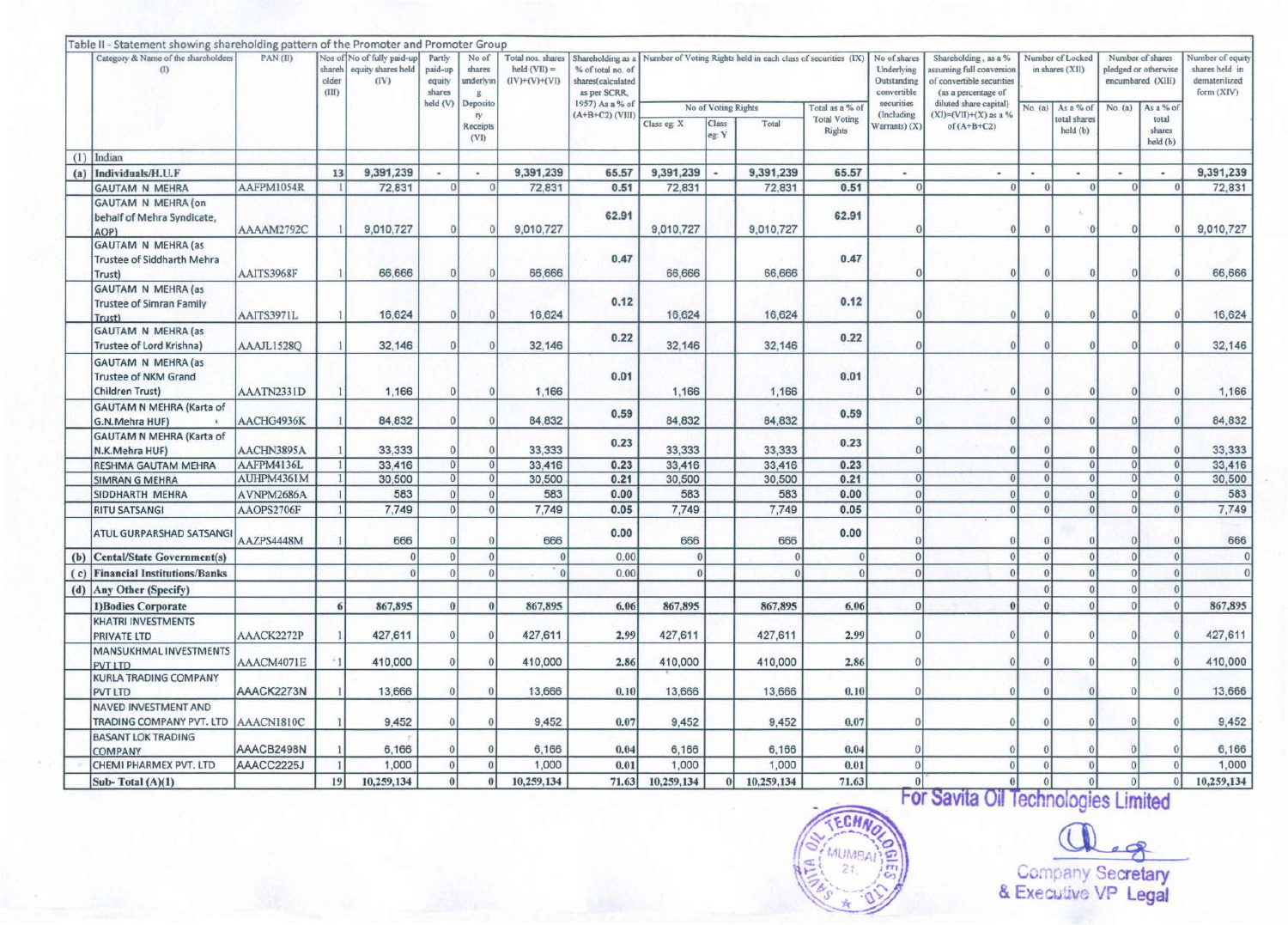| (2) Foreign                                                                             |    |            |      |            |       |            |            |       |  |  |  |            |
|-----------------------------------------------------------------------------------------|----|------------|------|------------|-------|------------|------------|-------|--|--|--|------------|
| Individuals (Non-Resident<br>Individuals/Foreign<br>(a) Individuals)                    |    |            |      |            |       |            |            |       |  |  |  |            |
| (b) Government                                                                          |    |            |      |            |       |            |            |       |  |  |  |            |
| (c) Institutions                                                                        |    |            |      |            |       |            |            |       |  |  |  |            |
| (d) Foreign Portfolio Investor                                                          |    |            |      |            |       |            |            |       |  |  |  |            |
| (e) Any Other (Specify)                                                                 |    |            |      |            |       |            |            |       |  |  |  |            |
| Sub-Total $(A)(2)$                                                                      |    |            |      |            |       |            |            |       |  |  |  |            |
| <b>Total Shareholding of</b><br><b>Promoter and Promoter</b><br>Group (A)=(A)(1)+(A)(2) | 19 | 10,259,134 | 0.00 | 10,259,134 | 71.63 | 10,259,134 | 10,259,134 | 71.63 |  |  |  | 10,259,134 |



Company Secretary<br>& Executive VP Legal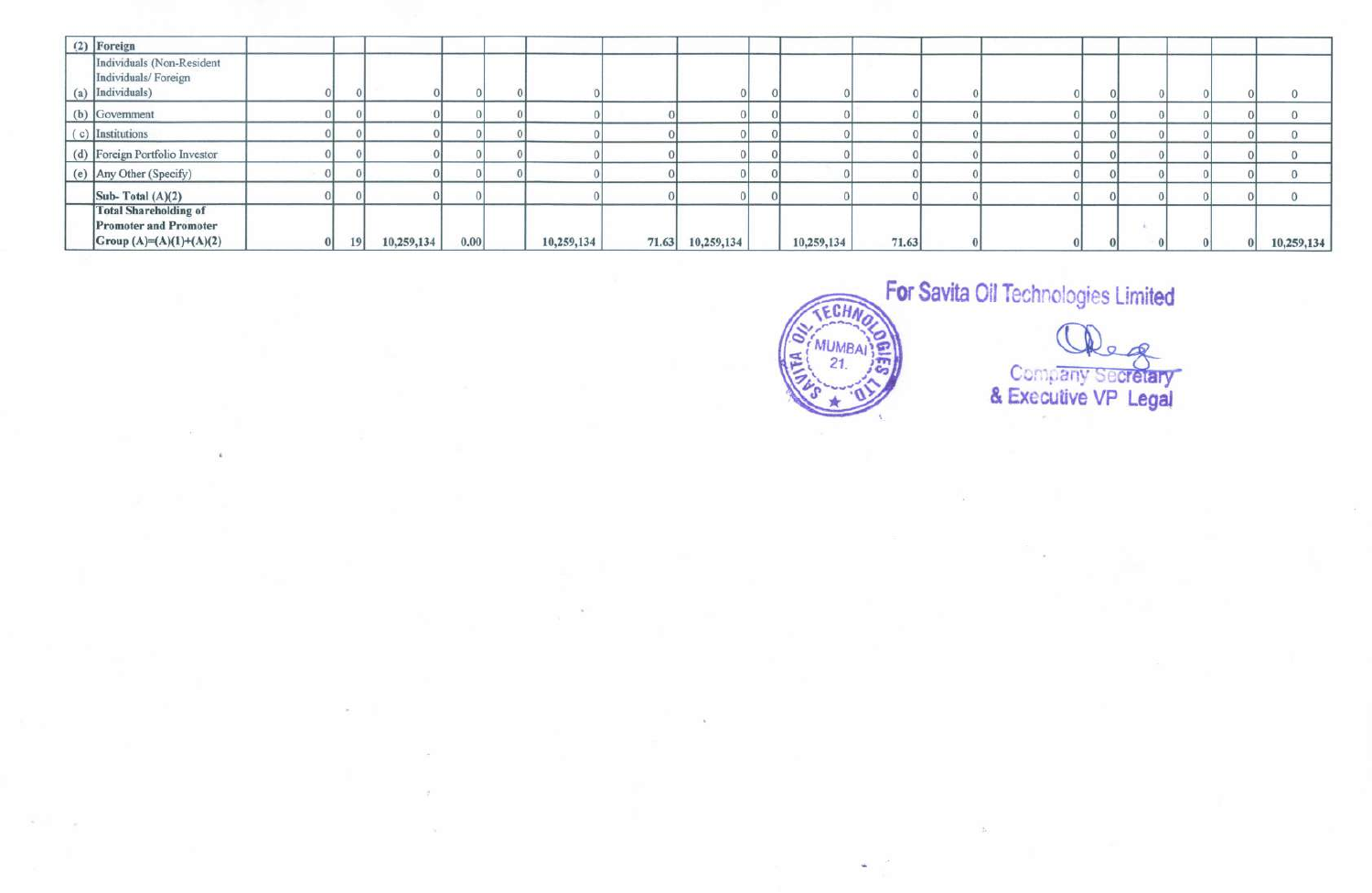## Table III - Statement showing shareholding pattern of the Public Shareholder

|     | Category & Name of the shareholders (I)                                             | <b>PAN (II)</b> | Nos of<br>shareh<br>older<br>(III) | No of fully<br>paid-up<br>quity shares<br>held (IV) | Partly<br>paid-up<br>equity<br>shares<br>held (V) | No of<br>shares<br>underlying<br>Depository<br>Receipts<br>(VI) | <b>Total nos. shares</b><br>held $(VII)$ =<br>$(IV)+(V)+(VI)$ | Shareholding as Number of Voting Rights held in each class<br>a % of total no.<br>of<br>shares(calculated<br>as per SCRR,<br>1957) As a % of<br>(A+B+C2) (VIII) | Class eg: X | leg: Y | of securities (IX)<br><b>No of Voting Rights</b><br>Class Total | <b>Total as a</b><br>% of Total<br>Voting<br><b>Rights</b> | No of shares<br><b>Underlying</b><br>Outstanding<br>convertible<br>securities<br>(Including<br>Warrants) (X) | <b>Total</b><br>Shareholding, as<br>% assuming full<br>conversion of<br>convertible<br>securities (as a<br>percentage of<br>diluted share<br>capital) (XI) | Number of Locked in<br>shares (XII)<br>No. (a) As a % of total No. (Not<br>shares held<br>(b) | applicable<br>(a) | Number of shares pledged<br>or otherwise encumbared<br>(XIII)<br>As a % of total<br>shares held<br>(Not<br>applicable)(b) | Number of<br>equity shares<br>held in<br>dematerilized<br>form (XIV) |
|-----|-------------------------------------------------------------------------------------|-----------------|------------------------------------|-----------------------------------------------------|---------------------------------------------------|-----------------------------------------------------------------|---------------------------------------------------------------|-----------------------------------------------------------------------------------------------------------------------------------------------------------------|-------------|--------|-----------------------------------------------------------------|------------------------------------------------------------|--------------------------------------------------------------------------------------------------------------|------------------------------------------------------------------------------------------------------------------------------------------------------------|-----------------------------------------------------------------------------------------------|-------------------|---------------------------------------------------------------------------------------------------------------------------|----------------------------------------------------------------------|
|     |                                                                                     | $\mathbf{H}$    | m                                  | iv                                                  | $\mathbf{v}$                                      | vi                                                              | vii                                                           | viii                                                                                                                                                            |             |        | ix                                                              |                                                            | łν                                                                                                           | xi                                                                                                                                                         | xii                                                                                           |                   | xiii                                                                                                                      | xiv                                                                  |
|     | (1) Institutions                                                                    |                 |                                    |                                                     |                                                   |                                                                 |                                                               |                                                                                                                                                                 |             |        |                                                                 |                                                            |                                                                                                              |                                                                                                                                                            |                                                                                               |                   |                                                                                                                           |                                                                      |
|     | (a) Mutual Fund/UTI                                                                 |                 |                                    | 1606608                                             |                                                   |                                                                 | 1606608                                                       | 11.22                                                                                                                                                           | 1606608     |        | 1606608                                                         | 11.22                                                      |                                                                                                              |                                                                                                                                                            |                                                                                               |                   |                                                                                                                           | 1606608                                                              |
|     | HDFC TRUSTEE COMPANY LIMITED -<br>PRUDENCE FUND & MULTIPLE YIELD FUND               | AAATH1809A      |                                    | 1306326                                             |                                                   |                                                                 | 1306326                                                       | 9.12                                                                                                                                                            | 1306326     |        | 1306326                                                         | 9.12                                                       |                                                                                                              |                                                                                                                                                            |                                                                                               |                   |                                                                                                                           | 1306326                                                              |
|     | <b>L &amp; T MUTUAL FUND TRUSTEE</b>                                                | AAATC4460E      |                                    | 300282                                              |                                                   |                                                                 | 300282                                                        | 2.10                                                                                                                                                            | 300282      |        | 300282                                                          | 2.10                                                       |                                                                                                              |                                                                                                                                                            |                                                                                               |                   |                                                                                                                           | 300282                                                               |
|     | (b) Venture Capital Funds                                                           |                 |                                    |                                                     |                                                   |                                                                 |                                                               | 0.00                                                                                                                                                            |             |        |                                                                 | 0.00                                                       |                                                                                                              |                                                                                                                                                            |                                                                                               |                   |                                                                                                                           | $\circ$                                                              |
|     | (c) Alternate Investment Funds                                                      |                 |                                    |                                                     |                                                   |                                                                 |                                                               | 0.00                                                                                                                                                            |             |        |                                                                 | 0.00                                                       |                                                                                                              |                                                                                                                                                            |                                                                                               |                   |                                                                                                                           |                                                                      |
|     | (d) Foreign Venture Capital Investors                                               |                 |                                    |                                                     |                                                   |                                                                 |                                                               | 0.00                                                                                                                                                            |             |        |                                                                 | 0.00                                                       |                                                                                                              |                                                                                                                                                            |                                                                                               |                   |                                                                                                                           |                                                                      |
| (e) | <b>Foreign Portfolio Investors:</b>                                                 |                 | 11                                 | 658196                                              |                                                   |                                                                 | 658196                                                        | 4.60                                                                                                                                                            | 658196      |        | 658196                                                          | 4.60                                                       |                                                                                                              |                                                                                                                                                            |                                                                                               |                   |                                                                                                                           | 658196                                                               |
|     | PARI WASHINGTON COMPANY PVT. LTD.<br>A/C PARI WASHINGTON INDIA MASTER<br>FUND, LTD. | AAFCP7824F      |                                    | 542325                                              |                                                   |                                                                 | 542325                                                        | 3.79                                                                                                                                                            | 542325      |        | 542325                                                          | 3.79                                                       |                                                                                                              |                                                                                                                                                            |                                                                                               |                   |                                                                                                                           | 542325                                                               |
| (f) | <b>Financial Institutions/Banks</b>                                                 |                 |                                    | 150                                                 |                                                   |                                                                 | 150                                                           | 0.00                                                                                                                                                            | 150         |        | 150                                                             | 0.00                                                       |                                                                                                              |                                                                                                                                                            |                                                                                               | $\Omega$          |                                                                                                                           | 150                                                                  |
|     | (g) Insurance Companies                                                             |                 |                                    |                                                     |                                                   |                                                                 |                                                               | 0.00                                                                                                                                                            |             |        |                                                                 | 0.00                                                       |                                                                                                              |                                                                                                                                                            |                                                                                               |                   |                                                                                                                           |                                                                      |
|     | (h) Provident Funds/Pension Funds                                                   |                 |                                    |                                                     |                                                   |                                                                 |                                                               | 0.00                                                                                                                                                            |             |        |                                                                 | 0.00                                                       |                                                                                                              |                                                                                                                                                            |                                                                                               |                   |                                                                                                                           |                                                                      |
|     | (i) Any Other (specify)                                                             |                 |                                    |                                                     |                                                   |                                                                 |                                                               | 0.00                                                                                                                                                            |             |        |                                                                 | 0.00                                                       |                                                                                                              |                                                                                                                                                            |                                                                                               |                   |                                                                                                                           |                                                                      |
|     | Sub-Total (B)(1)                                                                    |                 | 14                                 | 2264954                                             |                                                   |                                                                 | 2264954                                                       | 15.81                                                                                                                                                           | 2264954     |        | 2264954                                                         | 15.81                                                      |                                                                                                              |                                                                                                                                                            |                                                                                               |                   |                                                                                                                           | 2264954                                                              |
| (2) | <b>Central Government/State</b><br>Government(s)/President of India                 |                 |                                    | 34521                                               |                                                   |                                                                 | 34521                                                         | 0.24                                                                                                                                                            | 34521       |        | 34521                                                           | 0.24                                                       |                                                                                                              |                                                                                                                                                            |                                                                                               |                   |                                                                                                                           | 34521                                                                |
|     | Sub-Total (B)(2)                                                                    |                 |                                    | 34521                                               |                                                   |                                                                 | 34521                                                         | 0.24                                                                                                                                                            | 34521       |        | 34521                                                           | 0.24                                                       |                                                                                                              |                                                                                                                                                            |                                                                                               |                   |                                                                                                                           | 34521                                                                |



For Savita Oil Technologies Limited

 $28$ 

Company Secretary<br>& Executive VP Legal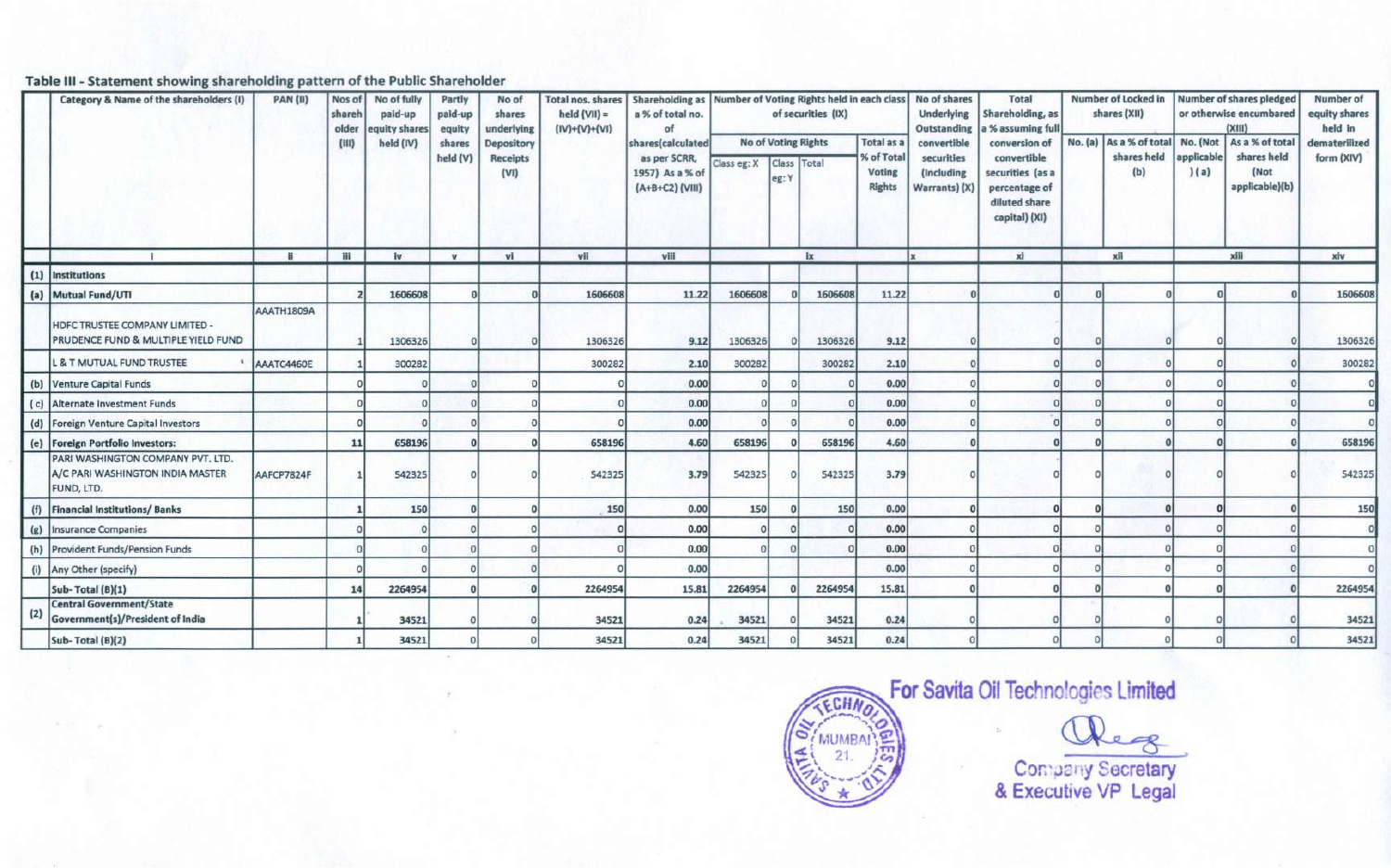| (3) Non- Institutions                                                                              |      |         |  |         |       |         |         |       |  |  |  |         |
|----------------------------------------------------------------------------------------------------|------|---------|--|---------|-------|---------|---------|-------|--|--|--|---------|
| (a) Individuals - i. Individual shareholders<br>holding nominal share capital up to Rs.2<br>lakhs. | 7374 | 1159913 |  | 1159913 | 8.10  | 1159913 | 1159913 | 8.10  |  |  |  | 967840  |
| ii.Individual shareholders holding nominal<br>share capital in excess of Rs.2 lakhs.               |      | 204138  |  | 204138  | 1.43  | 204138  | 204138  | 1.43  |  |  |  | 204138  |
| (b) NBFCs registered with RBI                                                                      |      |         |  |         | 0.00  |         |         | 0.00  |  |  |  |         |
| (c) Employee Trust                                                                                 |      |         |  |         | 0.00  |         |         | 0.00  |  |  |  |         |
| Overseas Depositories (holding DRs)<br>(d) (balancing figure)                                      |      |         |  |         | 0.00  |         |         | 0.00  |  |  |  |         |
| (e) Any Other:                                                                                     | 481  | 399423  |  | 399423  | 2.79  | 399423  | 399423  | 2.79  |  |  |  | 399423  |
| Trusts                                                                                             |      | 28      |  | 28      | 0.00  | 28      | 28      | 0.00  |  |  |  | 28      |
| Non Resident Indians (Non Repat)                                                                   | 46   | 16084   |  | 16084   | 0.11  | 16084   | 16084   | 0.11  |  |  |  | 16084   |
| Non Resident Indians (Repat)                                                                       | 88   | 30873   |  | 30873   | 0.22  | 30873   | 30873   | 0.22  |  |  |  | 30873   |
| <b>Bodies Corporate</b>                                                                            | 119  | 304822  |  | 304822  | 2.13  | 304822  | 304822  | 2.13  |  |  |  | 304822  |
| <b>Clearing Members</b>                                                                            | 46   | 4469    |  | 4469    | 0.03  | 4469    | 4469    | 0.03  |  |  |  | 4469    |
| Hindu Undivided Family                                                                             | 181  | 43147   |  | 43147   | 0.30  | 43147   | 43147   | 0.30  |  |  |  | 43147   |
| Sub-Total (B)(3)                                                                                   | 7860 | 1763474 |  | 1763474 | 12.31 | 1763474 | 1763474 | 12.31 |  |  |  | 1571401 |
| <b>Total Public Shareholding</b><br>$(B)=(B)(1)+(B)(2)+(B)(3)$                                     | 7875 | 4062949 |  | 4062949 | 28.37 | 4062949 | 4062949 | 28.37 |  |  |  | 3870876 |



**For Savita Oil Technologies Limited**  $q$ **Company Secretary & Execu i e VP Legal**